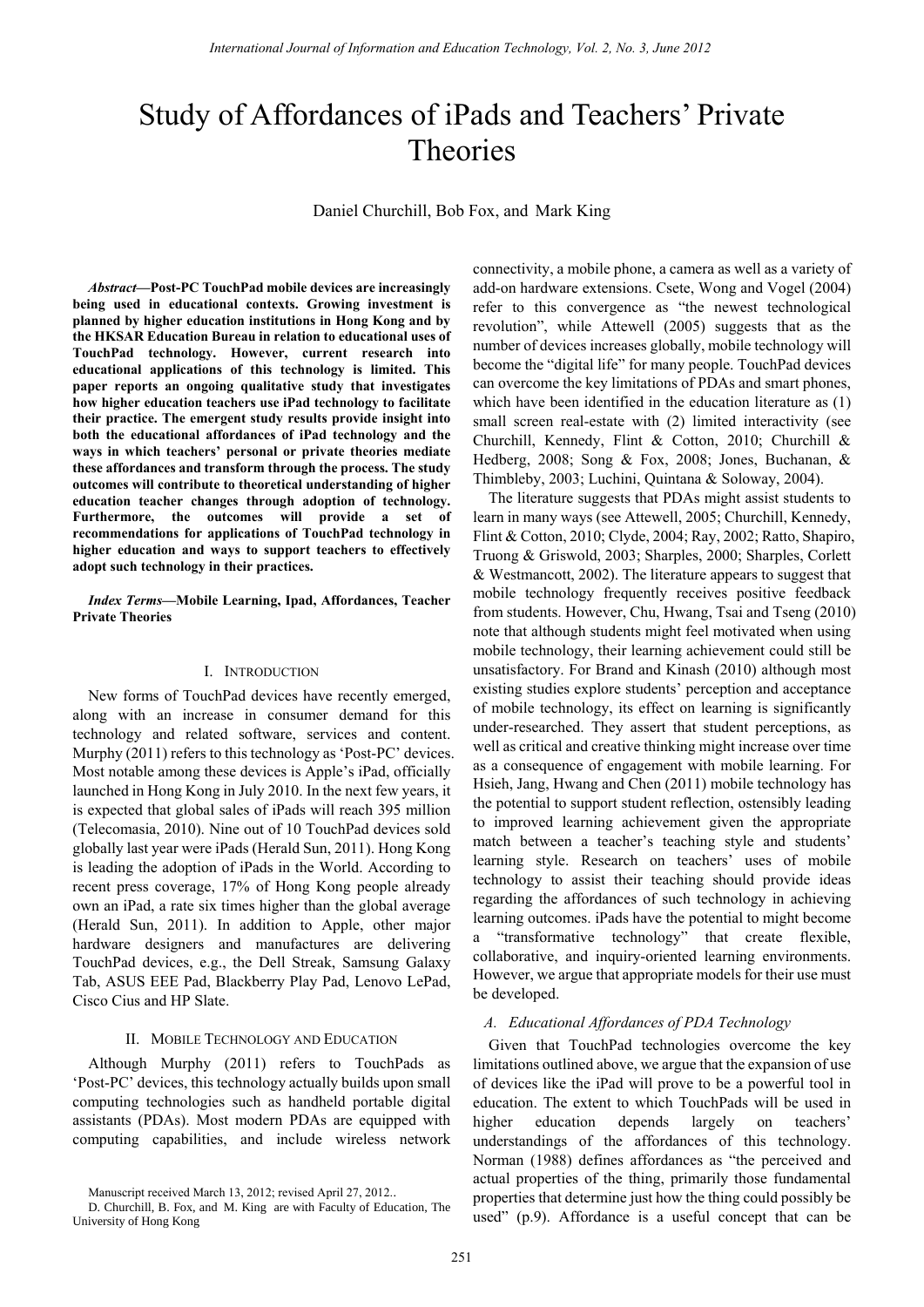applied to interpret how teachers engage with technology in their practice(s), including actual uses as well as uses that emerge in practice.

Barnes (2000) argued that a teacher's use of new technology in teaching and learning is carried out with a belief that this technology will afford learning in some way. In this same vein, Klopfer and Squire (2005) describe five potential educational affordances of PDAs, including (1) portability - handhelds can be taken to different locations; (2) social interactivity - handhelds can be used to collaborate with other people; (3) context sensitivity - handhelds can be used to gather real or simulated data; (4) connectivity handhelds enable connection to data collection devices, other handhelds, and to a network; and (5) individuality handhelds can provide scaffolding for learners. Taking a different perspective, Patten, Sánches and Tangney (2006) present a framework of the affordances of PDA technology: administration, referential, interactive, microworld, data collection, location awareness, collaboration. From an educational perspective, Liaw, Hatala and Huang (2010) suggest five affordances of mobile technology: (a) educational content and knowledge delivery, (b) adaptive learning applications, (c) interactive applications, (d) individual applications, and (e) collaborative applications. Expanding upon these studies through an examination of teacher's use of PDA technology, Churchill and Churchill (2008) articulated a number of affordances of PDA technology, including as a multimedia access, connectivity, capture, representational and analytical tool. A summary of these studies is presented in Table 1. These affordances found in the literature are sorted through our analysis into emerging groups that include: (a) resources tool, (b) connectivity tool, (c) collaborative tool, (d) capture tool, (e) analytic tool, (f) representational tool, and (g) administration tool. These groups are used as an analytical framework for understanding affordances that emerge in this study.

# *B. iPads in Education*

Although studies have provided useful ideas about the affordances of PDA technology for education, there is growing need for a more applicable framework to provide teachers, educational policy-makers and researchers with a better representation of the affordances of emerging TouchPad technologies. Current studies involving iPads in education provide useful, but limited suggestions. For example, the Catholic Education-Dioces of Paramatta in Australia experimented with iPads in eight primary and three secondary schools (Catholic Education-Dioces of Paramatta, 2010) and found that iPads were effective as: (a) support for learning in various settings due to portability and fit-for-task suitability, (b) support for student engagement and quick access to apps that students require for a particular learning task, and (c) students of all levels can use apps, especially for reinforcement and rote learning of basic concepts.

The 'Step Forward' pilot implementation of iPads at the Trinity College of the University of Melbourne suggests that this technology supports different learning styles and allows students to more quickly achieve their goals (Jennings, Anderson, Dorset & Mitchell, 2011). Further, it is suggested that iPads are more effective that other computing technology such as laptops, and using this technology resulted in reduced printing and paper use. A survey of student and teacher experiences at the Trinity College indicates that iPads are overwhelmingly recommended for use (76.2 % of staff and 80% of students). For Jennings, Anderson, Dorset and Mitchell (2011), the advantages of iPads include educational flexibility and value, low cost, size and weight, battery life, low maintenance need, and touch screen. Murphy and Williams (2011) suggest that iPads are an effective technology for presentation of class materials via multimedia systems. The other advantages of iPads suggested in the literature include size, battery life, instant on, transition between applications, multi-touch screen, cost, e-reader, multimedia support and playback, and connection to multimedia systems. Ostashewski and Reid (2010) add that the key advantage of the iPad is that it can be used as a multimedia database. Other advantages include ease of interaction via the touch screen, screen size, controllable multimedia playback, sound volume, and data collection capabilities.

In a 2011 study at the University of San Francisco and monitored by the university's Center for Instruction and Technology, forty teachers from a number of faculties used iPads over a six month period (Bansavich, 2011). It was noted following implementation that the key advantages of iPads in higher education include the e-reader and electronic textbook capabilities, annotating and note taking for meetings and classroom features, multimedia viewing, interactivity, portability, design, ease of use, access to Apps, and speed of the device. Further research by Bansavich (2011) indicates that iPads have also been found to be effective in language learning, clinical settings, and sciences (especially due to Apps). Additionally, iPads were found to be beneficial in contexts of student advising, lab setting, fieldwork, research and tutorial viewing. A similar pilot implementation of iPads at the University of Texas at Tyler suggests that this technology promotes greater communication between students and teachers (see Beebe, 2011). Beebe (2011) infers that participating students appeared to be more motivated to attend class and turn in their assignments, and that iPads lead students to be more responsible for their learning. In addition, it was noted that students saved considerably by using e-books rather than purchasing physical books from the bookshop.

Although iPads incorporate many of the functions of a laptop and a PDA device, it is essentially a new platform for classroom computing (Walters, 2011). For Walters (2011) the key advantage of the iPad is that it is not only a consumption tool but is also beneficial for creation of ideas and content. Specifically for teachers, Walters (2011) suggests that iPads can be used as "book in their pedagogical library" and a tool that allows easy experimentation with technology. Also, teachers can easily collect assignments. Walters (2011) suggests that portability and kinesthetic interaction support students to develop visual and spatial skills, and achieve the level of "Create" at the peak of the Bloom's taxonomy. A summary of the applications of iPads in education is presented in Table II.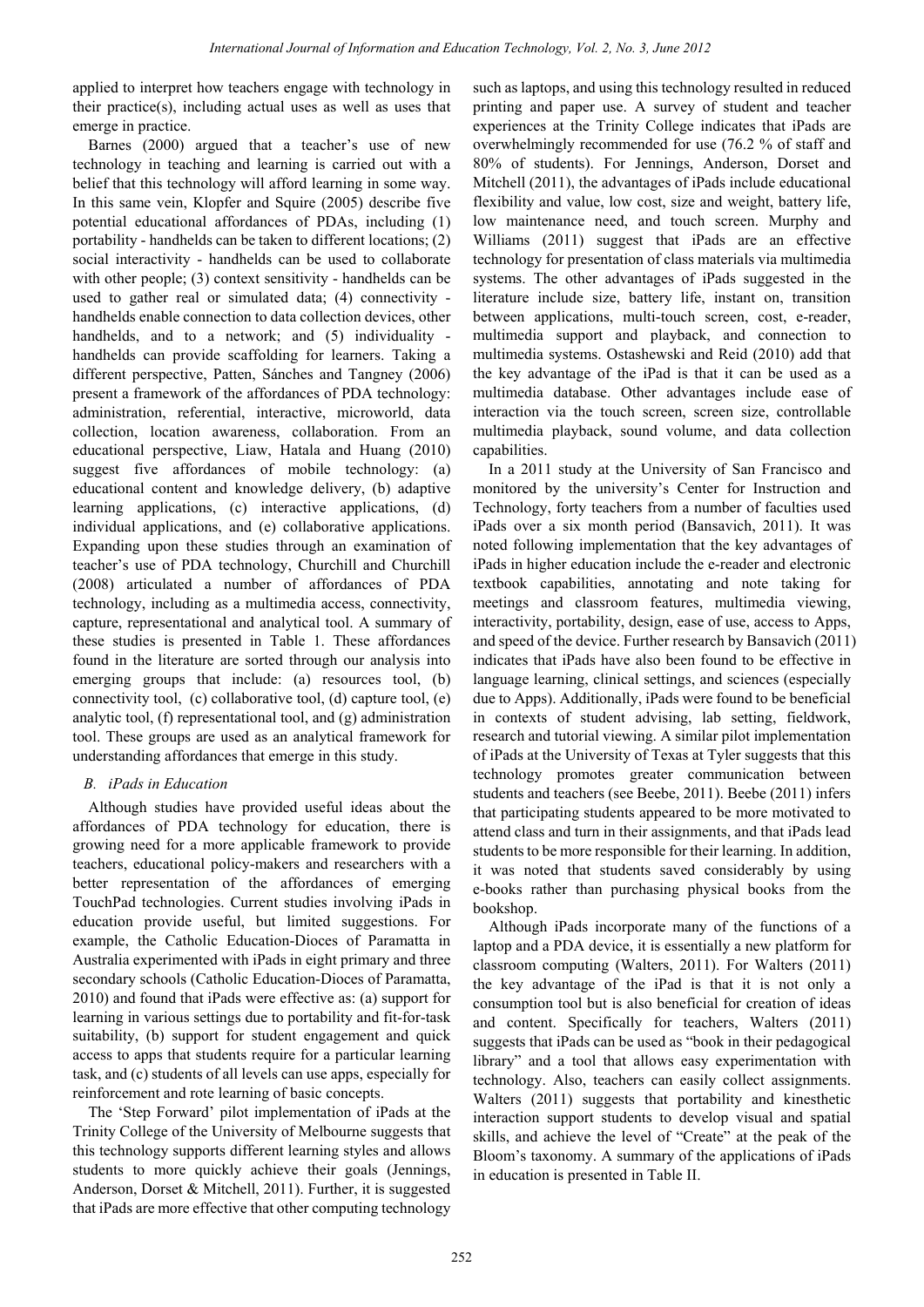TABLE II: SUMMARY OF POSITIVE CHARACTERISTICS AND EDUCTIONNAL USES OF IPAD DEVICES FROM LITERATURE (BANSAVICH, 2011; BEEBE, 2011; CATHOLIC EDUCTION-DIOCES OF PARAMATTA, 2010; JENNINGS ANDERSON, DORSET & MITCHELL,2011;MURPHY & WILLIAMS,2011; OSTASHEWSKI& WALTERS, 2011.

| Positive characteristics of iPads |                                                                                                                                                                                                                                                                                                                                                                                                                                      | <b>Educational uses of iPads</b>                                                                                                                                                                                                                                                                                                                                                                                                                                                                                                                                                                                                                                                                                                                                                                                                                                                                                                                                                                                                                                                                                                                                                                                                                   |  |
|-----------------------------------|--------------------------------------------------------------------------------------------------------------------------------------------------------------------------------------------------------------------------------------------------------------------------------------------------------------------------------------------------------------------------------------------------------------------------------------|----------------------------------------------------------------------------------------------------------------------------------------------------------------------------------------------------------------------------------------------------------------------------------------------------------------------------------------------------------------------------------------------------------------------------------------------------------------------------------------------------------------------------------------------------------------------------------------------------------------------------------------------------------------------------------------------------------------------------------------------------------------------------------------------------------------------------------------------------------------------------------------------------------------------------------------------------------------------------------------------------------------------------------------------------------------------------------------------------------------------------------------------------------------------------------------------------------------------------------------------------|--|
| ٠<br>٠<br>٠<br>٠                  | Design of the device<br>Size and weight<br>Multi-touch screen and interactivity<br>Long battery life<br>Speed of the device<br>Relatively low cost<br>Low maintenance need<br>Portability<br>Easy to use<br>Ease of connection to multimedia<br>systems<br>Instant on<br>Quick transition between applications<br>E-reader and electronic textbook<br>capabilities<br>Multimedia support and playback<br><b>Availability of Apps</b> | Presentation of class materials via multimedia systems (1)*<br>٠<br>iPad provides access to multimedia databases and e-books<br>٠<br>(1)<br>Book in teachers pedagogical library (1)<br>٠<br>Provides quick access to Apps that students might require<br>٠<br>for a particular learning task (1 to 7)<br>Students of all levels can use Apps, especially for<br>٠<br>reinforcement and rote learning of basic concepts (1)<br>Teachers can easily collect assignments (2)<br>٠<br>Tool that allows teachers to easily experiment with<br>٠<br>technology(5)<br>A tool for creation, not just for consumption (6)<br>٠<br>iPad provides annotating and note taking features for<br>٠<br>meeting and classrooms (6, 7)<br>Supports learning engagement in variety of settings due to<br>portability and fit-for-task suitability (1 to 7)<br>Supports different learning styles (1 to 6)<br>٠<br>Kinesthetic and multi-touch interaction support students to<br>٠<br>develop visual and spatial skills (1 to 6)<br>Students can achieve their learning goals faster with<br>٠<br>appropriate use of iPads (1 to 6)<br>Students can achieve the level of "Create" at the peak of the<br>٠<br>Bloom's taxonomy with appropriate use of iPads (1 to 6) |  |

## III. TEACHERS' PRIVATE THEORIES

One of the limitations of studies on the affordances of mobile technology is that they are investigated seperate from teachers' private theories that mediate adoption of this technology. Previous studies (e.g., Churchill, 2005) indicate that teachers' use of technology is guided by a set of private theories. Previously, we conducted a study to investigate teachers' private theories and their instructional technology use (see Churchill, 2005). Six areas of teachers' private theories were identified to inform teachers' technology use.

## IV. THE STUDY OF ADOPTION OF IPADS IN TEACHING IN HIGHER EDUCATION IN HONG KONG

The ongoing study is being conducted for 18-months with participants from different faculties at the University. A group of exemplary technology-using teachers representing a range of disciplines from science, humanities and art are participating. A sample of up to ten cases is sufficiently large for a qualitative case study (see Savolainen, 1994; Small, 2009; Williams, 2000). Consistency technique is used across cases to allow later comparability. The technique will also allow for the understanding of individual uniqueness given that participants derive from a range of disciplines. This understanding will contribute to the articulation of specific recommendations for the support of teachers in transforming their theories about the effective utilization of the affordances of iPad technologies. Cross-case analysis is expected to reveal areas of teachers' private theories that dominate levels of adoption of this technology. Changes in private theories through the use of iPads/Apps will reveal patterns of teacher change through such experiences, and contribute to the articulation of a model for the effective support of teachers and application of TouchPad technology in higher education.

The current stage of the study reveals interesting patterns. In the current stage, we focus on Apps downloaded and used by teachers and areas of related private theories. The Apps downloaded and used by cases are classified into the following emergent categories:

- Productivity Tools These include tools such as word-processing, document annotation, creating of multimedia material tools. Specific Apps used include Mail, iAnnotate, Docs2PDF, Neu.Annotate , PDF Notes, Office2DH, iMovie and Dragon.
- Teaching Tools These include tools that support classroom teaching, such as those that support connection to a projector, mark-book, presentation tools and classroom management tools. Example of Apps used are Moodle, Clicker School , TeacherPal, Prezi Viewer, Slides Shark, LanSchool Teacher.
- Notes Tools These are tools that enable note taking in combination with audio recording, drawing and typing. Example of Apps are HansOn, Bamboo Paper, Penultimate, AudioNote, Draw Free and iPocketDraw.
- Communication Tools These include tools that support communication and social networking. Some specific Apps include Facebook, Skype, Messages, FaceTime and MyPad.
- Drives These include tools that allow connectivity to the Cloud, network drives and a computer. Some specific Apps include Air Shawing, FileBrowser, Dropbox, ZumoDrive, Air Drive and AirDisk.
- Blogging Tools These tools allow convenient blogging via the iPad device. These Apps include Blogsy and Wordpress.
- Content Accessing Tools These include tools such as e-books, multimedia material and video accessing tools. Some specific Apps include iBooks, Kindle, YouTube, Perfect Reader, iTunes and iTunesU.

Further analysis reveals an interesting pattern and connections between the affordances of iPads identified thus far and private theories of the cases, with affordances identified from previous studies on mobile technology in education (see Table I).

| TABLE I: EMCRING AREAS OF THE AFFORDANCES OF IPADS AND        |
|---------------------------------------------------------------|
| CONNCCTIONS TO PRIVATE THEORIES AND AFFORDANCES FROM PREVIOUS |
| STUDIES ON MOBILE TECHNOLOGY IN EDUCATION                     |

| STUDIES ON MOBILE TECHNOLOGY IN EDUCATION                     |                                                            |                                                                    |  |  |
|---------------------------------------------------------------|------------------------------------------------------------|--------------------------------------------------------------------|--|--|
| Affordances of iPads Identified<br>in the Study at this stage | Teacher's Private Theories.<br>Underpinning the Affordance | Related Area(s) of Affordances<br>as noted in the previous studies |  |  |
| Productivity Tools                                            | Design                                                     | Resources tool                                                     |  |  |
|                                                               | Teacher                                                    | Representational tool                                              |  |  |
|                                                               |                                                            | Connectivity tool                                                  |  |  |
|                                                               |                                                            | Canture tool                                                       |  |  |
| <b>Teaching Tools</b>                                         | Teacher                                                    | Resources tool                                                     |  |  |
|                                                               | Learning                                                   | Administration tool                                                |  |  |
| <b>Notes Tools</b>                                            | Design                                                     | Representational tool                                              |  |  |
|                                                               | Teacher                                                    | Resources tool                                                     |  |  |
| <b>Communication Tools</b>                                    | Students                                                   | Connectivity tool                                                  |  |  |
|                                                               | Technology                                                 | Collaborative tool                                                 |  |  |
| Drives                                                        | Teacher                                                    | Connectivity tool                                                  |  |  |
|                                                               | Technology                                                 | Resources tool                                                     |  |  |
| <b>Blogging Tools</b>                                         | Learning                                                   | Connectivity tool                                                  |  |  |
|                                                               | Student                                                    | Representational tool                                              |  |  |
|                                                               | Technology                                                 | Collaborative tool                                                 |  |  |
| <b>Content Accessing Tools</b>                                | Student                                                    | Resources tool                                                     |  |  |
|                                                               | Design                                                     | Analytical tool                                                    |  |  |

The emerging evidence suggests interesting possibilities for planning for interventions to support teacher's adoption of iPad technologies. The intervention ought to focus on the affordances identified in the study and expose pathways to best engage these affordances in teaching and learning, while remaining attentive to related areas of private theories that